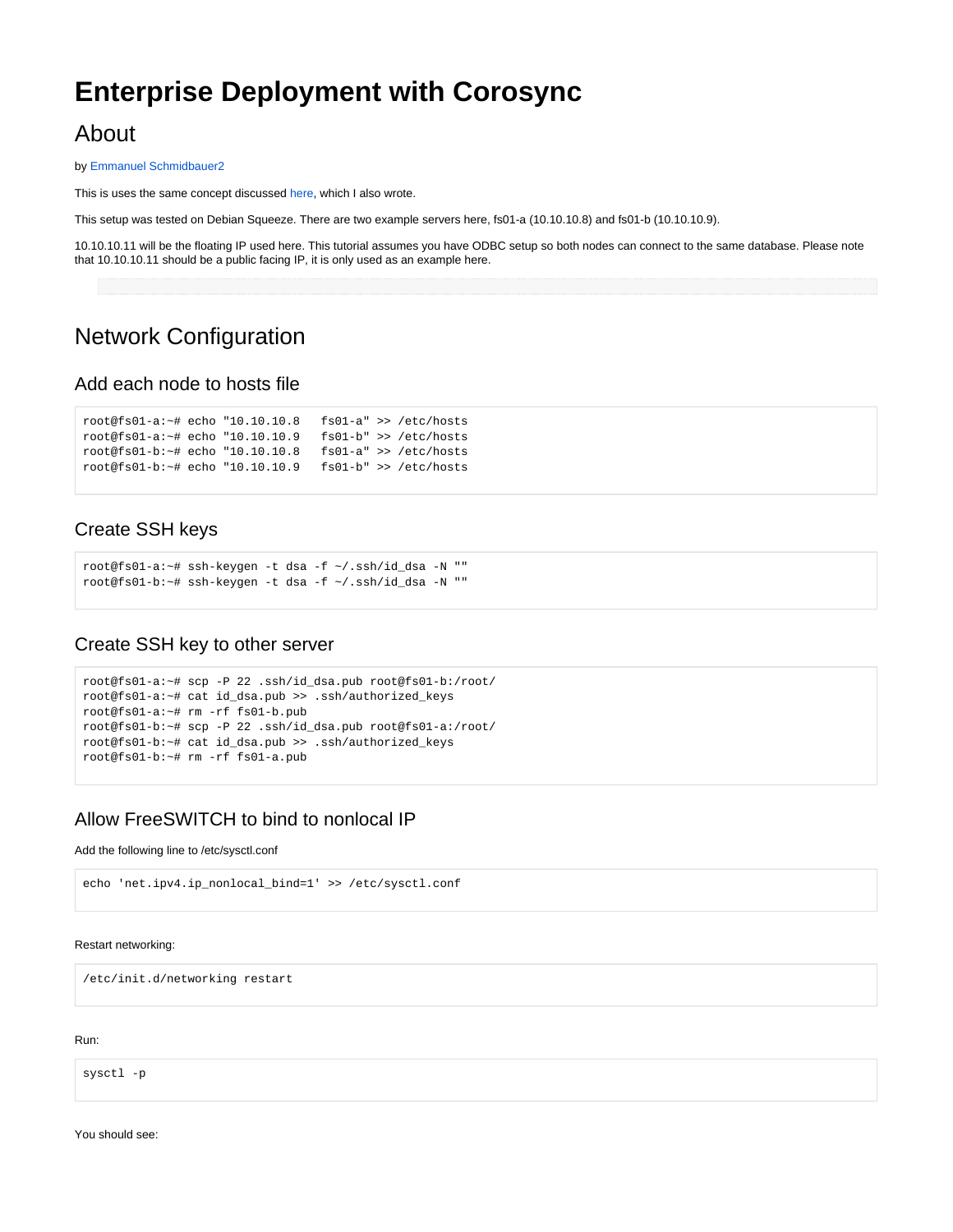net.ipv4.ip\_nonlocal\_bind = 1

If you don't, you did something wrong, if you do, continue...

## Corosync/Pacemaker

### Install Corosync & Pacemaker

```
apt-get install pacemaker crmsh -y
```
corosync is included as a dependency of pacemaker

### Configure Corosync

```
root@fs01-a:~# export ais_port=4000
root@fs01-a:~# export ais_mcast=226.94.1.1
root@fs01-a:~# export ais_addr=`ip addr | grep "inet " | tail -n 1 | awk '{print $4}' | sed s/255/0/`
root@fs01-a:~# cp /etc/corosync/corosync.conf.example /etc/corosync/corosync.conf
root@fs01-a:~# sed -i.bak "s/.*mcastaddr:.*/mcastaddr:\ $ais_mcast/g" /etc/corosync/corosync.conf
root@fs01-a:~# sed -i.bak "s/.*mcastport:.*/mcastport:\ $ais_port/g" /etc/corosync/corosync.conf
root@fs01-a:~# sed -i.bak "s/.*\tbindnetaddr:.*/bindnetaddr:\ $ais_addr/g" /etc/corosync/corosync.conf
root@fs01-a:~# cat >> /etc/corosync/corosync.conf <<EOT
        aisexec {
                user: root
                group: root
         }
        service {
                name: pacemaker
                ver: 0
         }
EOT
root@fs01-a:~# corosync-keygen
root@fs01-a:~# scp -P 22 /etc/corosync/authkey root@fs01-b:/etc/corosync/authkey
root@fs01-a:~# scp -P 22 /etc/corosync/corosync.conf root@fs01-b:/etc/corosync/corosync.conf
root@fs01-a:~# sed -i "s/no/yes/g" /etc/default/corosync
root@fs01-b:~# sed -i "s/no/yes/g" /etc/default/corosync
```
OpenAIS is deprecated in favor of corosync. Λ

#### <https://github.com/corosync/openais>

### The LSB (Linux Standards Base) Script

Copy and paste this script into /etc/init.d/FSSofia on both nodes.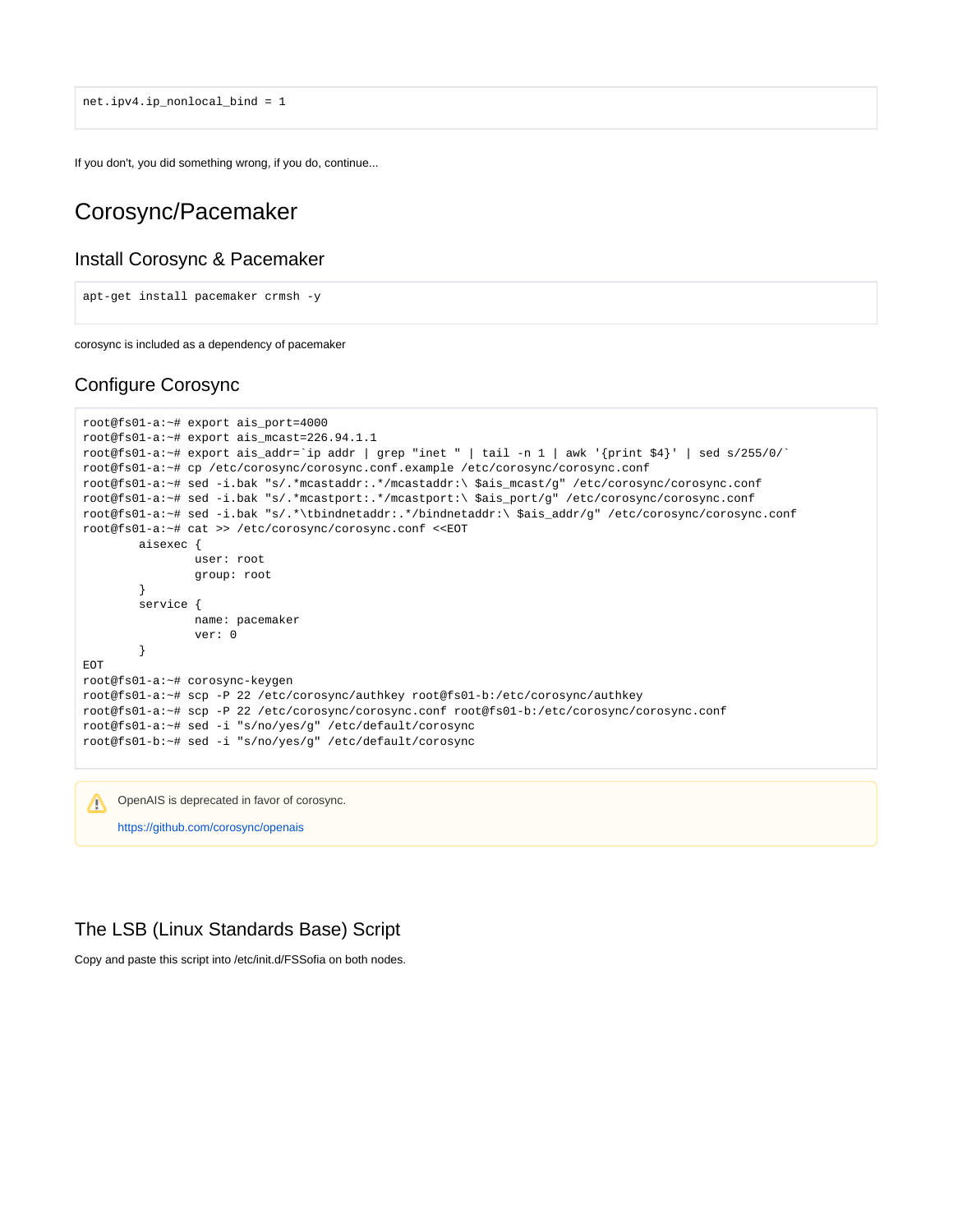```
#!/bin/sh
### -*- mode:shell-script; indent-tabs-mode:nil; sh-basic-offset:2 -*-
### BEGIN INIT INFO
# Provides: FSSofia
# Required-Start: $network $remote_fs $local_fs
# Required-Stop: $network $remote fs $local fs
# Default-Start: 2 3 4 5
# Default-Stop: 0 1 6
# Short-Description: FSSofia
# Description: FSSofia Status
### END INIT INFO
#set -x
\verb|FS_CLL_PROG='|usr/local/frees with/bin/fs\_cli'|FS CLI HOST='127.0.0.1'
FS CLI PORT='8021'
FS_CLI_PASS='ClueCon'
- - -<br>PROFILES='internal'
usage() \{echo "Usage: $0 profile1[,profile2[,etc]] {start|stop|status}"
 exit 1
\overline{\phantom{a}}fs cli() {
  $FS_CLI_PROG -H $FS_CLI_HOST -P $FS_CLI_PORT -p $FS_CLI_PASS -x "$1"
\mathcal{E}sofia profile started() {
 fs_cli "sofia xmlstatus" | grep "<name>$1</name>" | wc -1
\overline{\phantom{a}}if [ $# != 1 ]; then
usage
f_1#PROFILES='echo $1 | tr ',' ' ''
CMD=$1#was $2
case "$CMD" in
  'start')
    fs_cli "sofia recover"
    exit 0
    \cdots'stop')exit 0
     \mathcal{L}'status')
    for p in $PROFILES; do
       if [ 'sofia_profile_started "$p" '-eq 0 ]; then
         echo "$p DOWN"
         exit 3
       fi
    done
     echo "OK"
     exit 0
     \mathcal{I}\star)
     usaae\hat{r} \hat{r}esac
```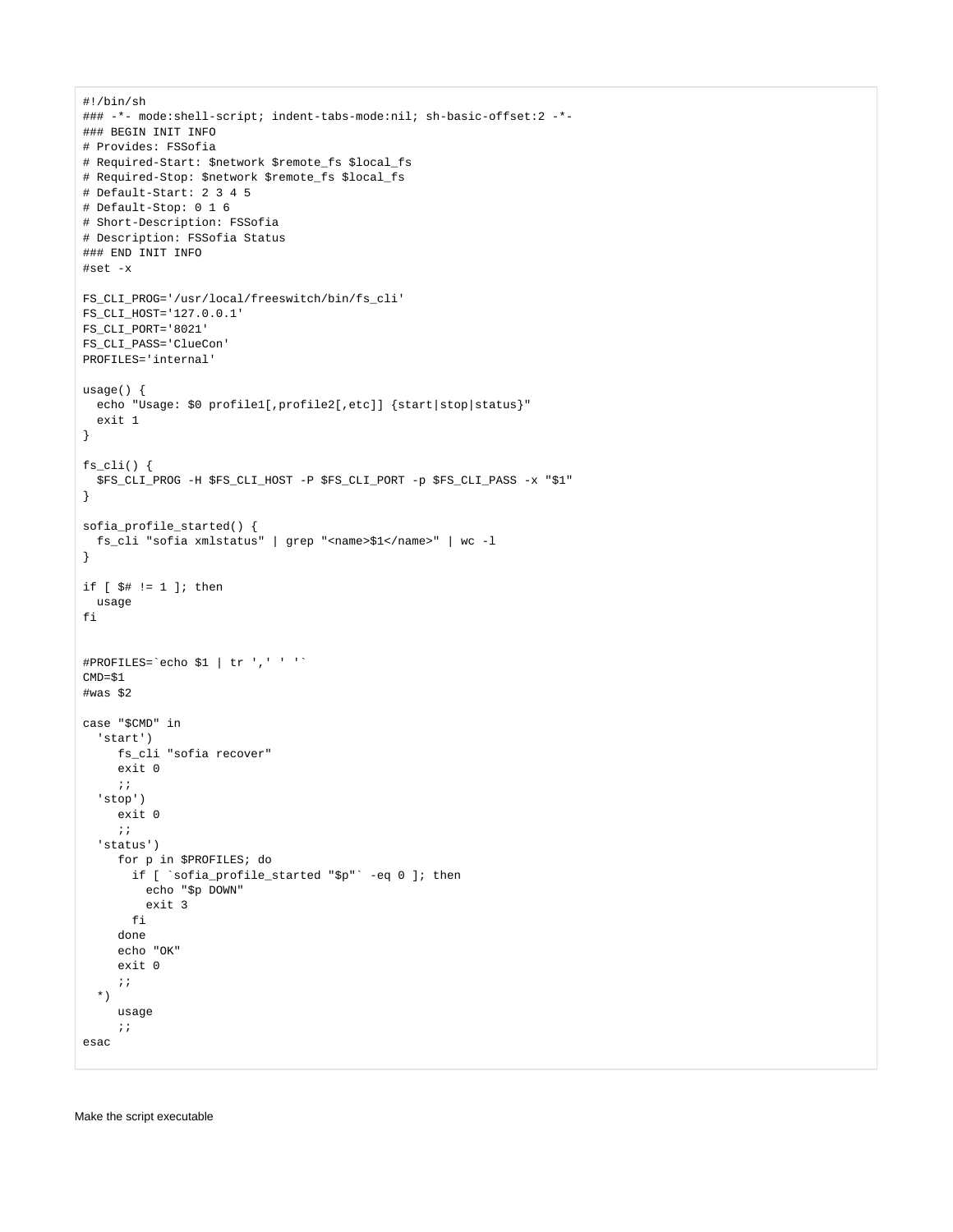```
root@fs01-a:~# chmod +x /etc/init.d/FSSofia
root@fs01-b:~# chmod +x /etc/init.d/FSSofia
```
### Restart Corosync

```
root@fs01-a:~# /etc/init.d/corosync restart
root@fs01-b:~# /etc/init.d/corosync restart
```
### crm configure show

#### Configure corosync/pacemaker as follows

root@fs01-a:~# crm configure edit

```
node fs01-a \
        attributes standby="off"
node fs01-b \
       attributes standby="off"
primitive fs lsb:FSSofia \
       op monitor interval="1s" enabled="true" timeout="2s" on-fail="standby" \
        meta target-role="Started"
primitive fs-ip ocf:heartbeat:IPaddr2 \
        params ip="10.10.10.11" nic="eth0:0" cidr_netmask="24" \
        op monitor interval="10s"
group cluster_services fs-ip fs
location cli-prefer-cluster_services cluster_services \
       rule $id="cli-prefer-rule-cluster_services" inf: #uname eq fs01-a
property $id="cib-bootstrap-options" \
        dc-version="1.0.9-74392a28b7f31d7ddc86689598bd23114f58978b" \
        cluster-infrastructure="openais" \
        expected-quorum-votes="2" \
       stonith-enabled="false" \
       last-lrm-refresh="1348755080" \
       no-quorum-policy="ignore"
rsc_defaults $id="rsc-options" \
        resource-stickiness="100"
```
## Configure FreeSWITCH

Set FreeSWITCH to listen on the floating IP and configure ODBC.

### sofia.conf.xml

You should have the following parameters set in sofia.conf.xml on both nodes. The Database needs to be shared between the two+ nodes. Please see the databases wiki for the proper odbc connection string.

```
<param name="odbc-dsn" value="database:username:password"/>
<param name="track-calls" value="true"/>
<param name="rtp-ip" value="10.10.10.11"/>
<param name="sip-ip" value="10.10.10.11"/>
<param name="presence-hosts" value="10.10.10.11"/>
<param name="ext-rtp-ip" value="10.10.10.11"/>
<param name="ext-sip-ip" value="10.10.10.11"/>
```
### Configure sip\_profiles

You should edit all sip profiles that you wish to use (typically internal.xml and external.xml). Adding the following line to tell these modules how to connect to your shared database and to track the active calls.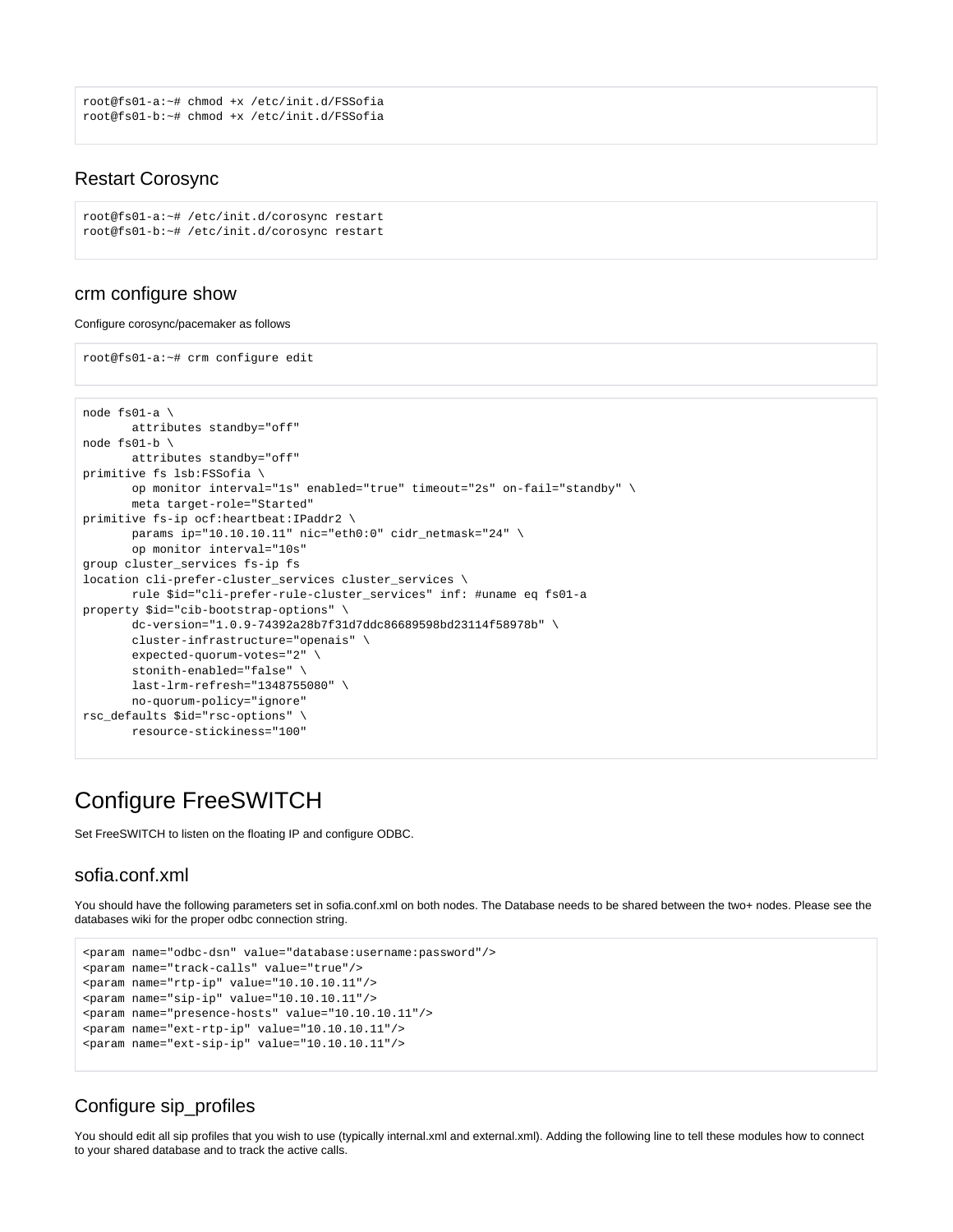```
<param name="odbc-dsn" value="database:username:password"/>
<param name="track-calls" value="true"/>
```
### switch.conf.xml

You should have the following parameters set in switch.conf.xml on both nodes

```
<param name="switchname" value="fs01"/>
<param name="core-db-dsn" value="database:username:password"/>
<param name="core-recovery-db-dsn" value="database:username:password"/>
```
### Other XML Files

These are not necessary for everyone that wants HA. But you may need to add in the "odbc-dsn" parameter depending on what you are using freeswitch for:

```
# Add the following line in db.conf.xml, voicemail.conf.xml, lcr.conf.xml, and nibblebill.conf.xml
<param name="odbc-dsn" value="database:username:password"/>
```
### Start FreeSWITCH

#### Start FreeSWITCH on both nodes.

```
root@fs01-a:~# /etc/init.d/freeswitch start
root@fs01-b:~# /etc/init.d/freeswitch start
```
### Start Corosync

Start Corosync on both nodes.

```
root@fs01-a:~# /etc/init.d/corosync start
root@fs01-b:~# /etc/init.d/corosync start
```
### Start Pacemaker

Start Corosync on both nodes.

```
root@fs01-a:~# /etc/init.d/pacemaker start
root@fs01-b:~# /etc/init.d/pacemaker start
```
## TEST!

Make a call and don't hang up.

### CLI on both FS nodes

```
root@fs01-a:~# /usr/local/freeswitch/bin/fs_cli
root@fs01-b:~# /usr/local/freeswitch/bin/fs_cli
```
Crash the primary server